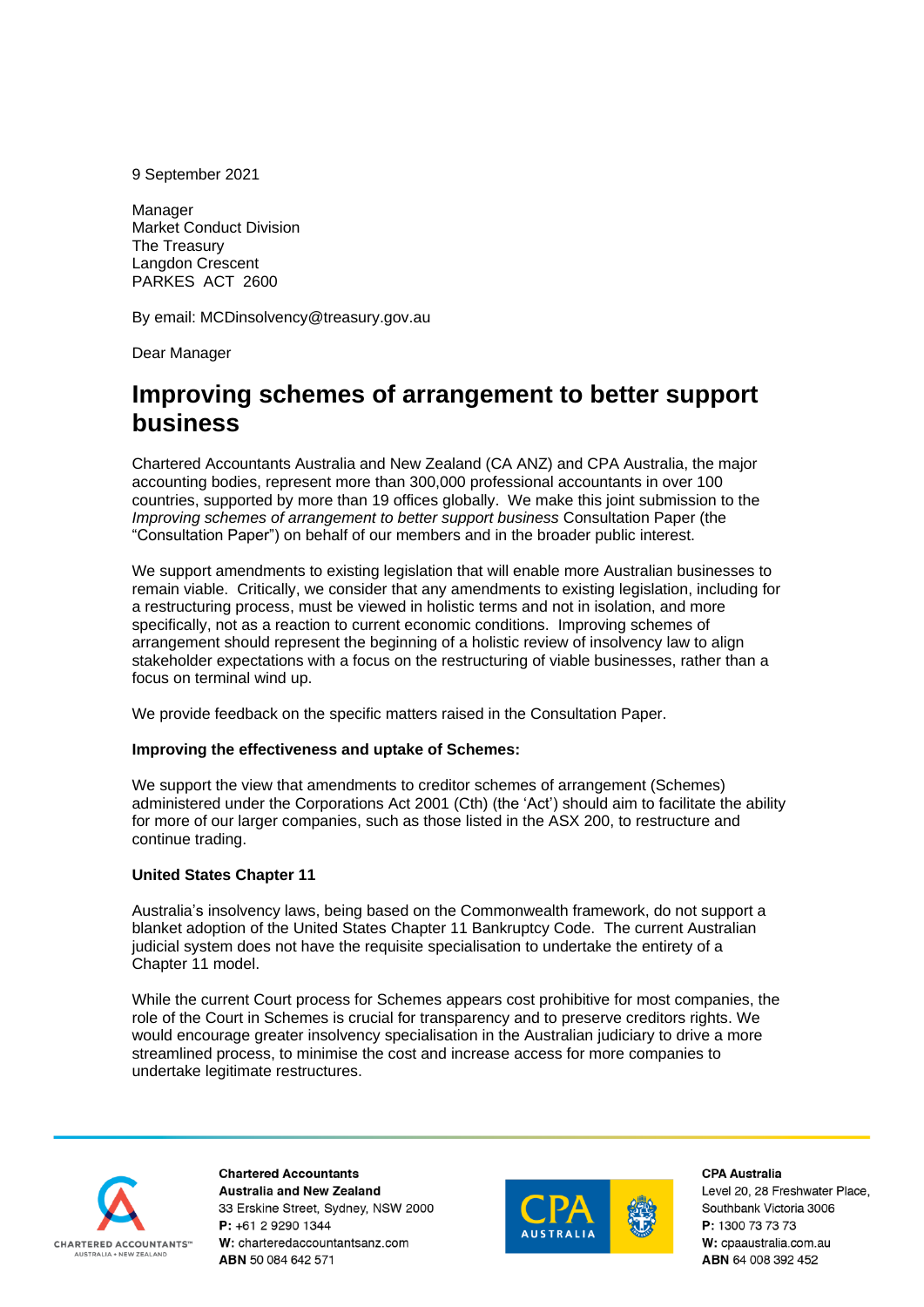We recommend that Treasury examine the Companies Act (Singapore), which is also based on the Commonwealth framework. Amendments were made to this Act in 2017 which incorporated aspects of the US Chapter 11 Bankruptcy Code. These amendments included the introduction of an enhanced moratorium, cross-class cram-down, pre-packed schemes of arrangements and super-priority financing.

Since its inception, the adoption of a Scheme by incorporated companies in Singapore has increased as follows**<sup>1</sup>** :

| Period    | Number of Schemes |  |
|-----------|-------------------|--|
| 1996-2005 | 9                 |  |
| 2006-2015 | 10                |  |
| 2016-2019 | 14                |  |

Most notably, the average number of schemes per year dramatically increased following the amendments.

| Period    | No. Years | No. Schemes | No. per year |
|-----------|-----------|-------------|--------------|
| 1996-2005 |           | g           |              |
| 2006-2015 |           | 10          | 12<br>ن. ا   |
| 2016-2019 | ີ         | 14          | 4.6          |

## **Moratorium**

We support the introduction of an automatic moratorium. A moratorium provides the company with sufficient breathing space to formulate a restructuring plan. This moratorium should be modelled on the existing framework for a voluntary administration and automatically commence on the approval of the initial Court Application by the company. A moratorium commensurate to the voluntary administration framework would enable a comparison of options for a company experiencing financial distress. The moratorium should cease, or be extended, as sanctioned by the Court at the second hearing, on a case-by-case basis.

We note that any proposed legislation should be mindful of the impact on all creditors to the company. Should the provision of an automatic moratorium be inserted into the Act, it should deal with only those creditors which the Scheme may affect. For example, if the Scheme only affects one class of creditor, all classes should not have their rights affected in the ordinary course of business.

## **Role of Registered Liquidators**

We consider that a Registered Liquidator ('RL') has an important role in a Scheme. RLs are regulated practitioners with regulatory oversight provided by the Australian Securities and Investments Commission (ASIC) and the RL's relevant professional associations. A RL has the expertise to interpret the financial restructure proposed by the company and the requisite skills to manage assets of the company for the greatest benefit of all stakeholders.

Where a RL has an advisory role in a Scheme, or is the Scheme Administrator, they should not be permitted to undertake any subsequent appointments such as voluntary administrator. Subsequent appointments would not align with the requirements of the Accounting Professional & Ethical Standards Board standard, APES 330 *Insolvency Services* with which our members, who provide insolvency services, must comply. Further, it may breach the independence requirements placed on RLs as they would be reviewing their own advice to the company.



**Chartered Accountants Australia and New Zealand** 33 Erskine Street, Sydney, NSW 2000 P: +61 2 9290 1344 W: charteredaccountantsanz.com ABN 50 084 642 571



CPA Australia

Level 20, 28 Freshwater Place, Southbank Victoria 3006 P: 1300 73 73 73 W: cpaaustralia.com.au ABN 64 008 392 452